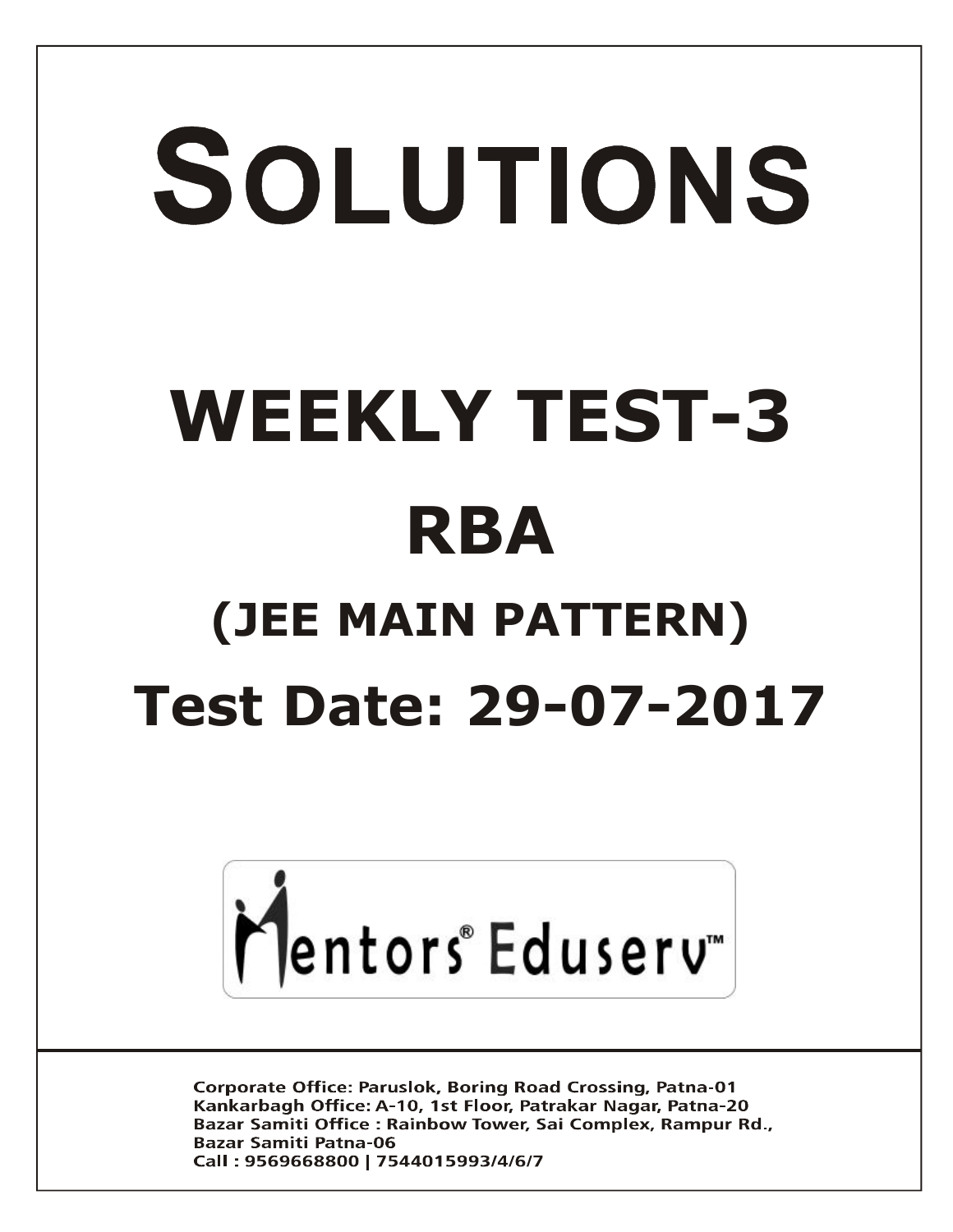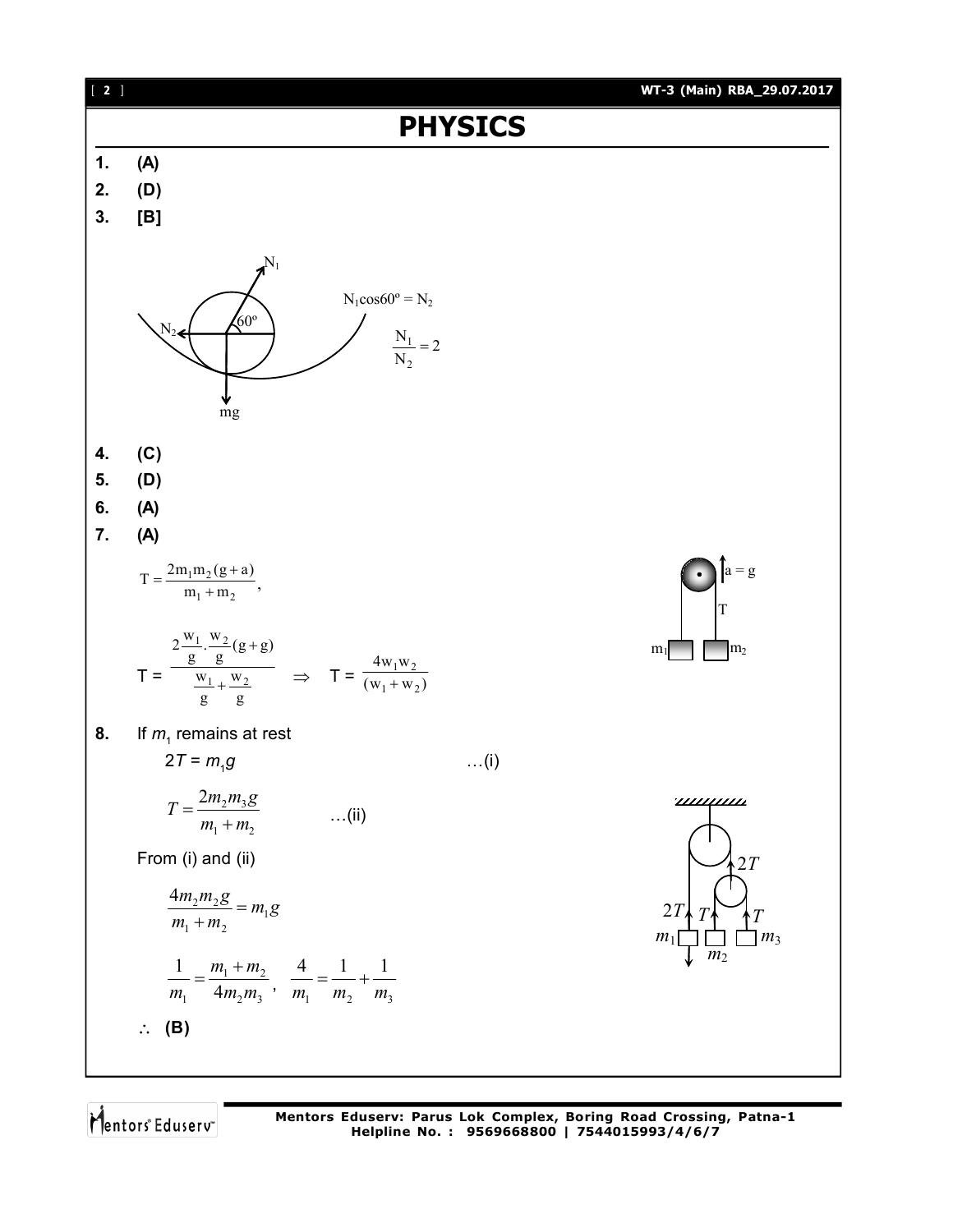#### **WT-3 (Main) RBA\_29.07.2017** [ **3** ]

**9. (C) 10. (C)**  $mg - B = mf$  $B - (m - m')g = (m - m')f$  $\Rightarrow$  m'g = (2m – m')f  $\Rightarrow$  m' =  $\frac{2\text{m}}{n+1}$ g + f  $=$  $^{+}$  $\Rightarrow$  W' =  $\frac{2wt}{g+1}$  $g + f$  $=$  $^{+}$ **11.**  $2T - Mg = Ma$  $T = \frac{M(g+a)}{2}$ 2  $=\frac{M(g+a)}{2}=522.5 N$  **(A) 12.**  $F - F\cos\theta = MA$  $A = \frac{F - F \cos}{H}$ M  $=\frac{F-F\cos\phi}{M}$  $\downarrow$ <br>*F* sin  $\phi$ *M F A*  $\rightarrow$ F cos  $\phi$  **(B) 13.** From the law of refection *C*  $\S 0^\circ$  30° *A B* tan30° =  $\frac{ }{AB}$  =  $\frac{ }{0.2}$ *BC AB*  $\frac{BC}{(12)} = \frac{BC}{0.2}$ ;  $BC = 0.2 \times \frac{1}{\sqrt{2}} = 0.115$ 3  $BC = 0.2 \times \frac{1}{\sqrt{2}}$ Total no. of reflection = 30 **(B) 14.**  $\sin \theta > \sin \theta_c = \frac{1}{\mu}$  $\sin \theta$  >  $\sin \theta$ <sub>*C*</sub> =  $\frac{1}{10}$  $4/3$  $3/2$  $\sin \theta > \frac{1}{24}$  $\sin \theta > \frac{1}{9}$  $\sin \theta > \frac{8}{9}$ *C*  $\theta$  $B$ <sup>*A*</sup>  $\theta$  $\theta$ **(A)**

Mentors Eduserv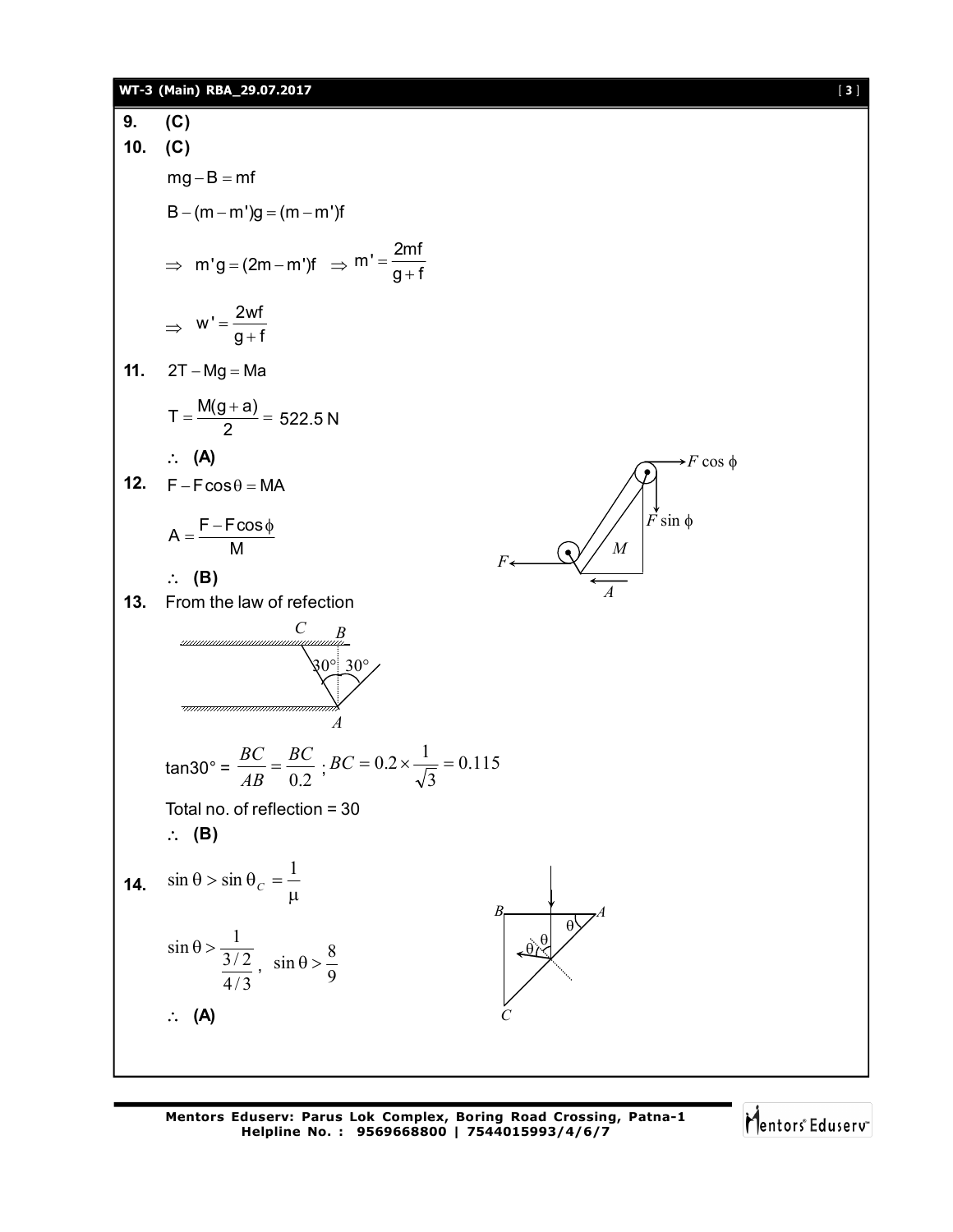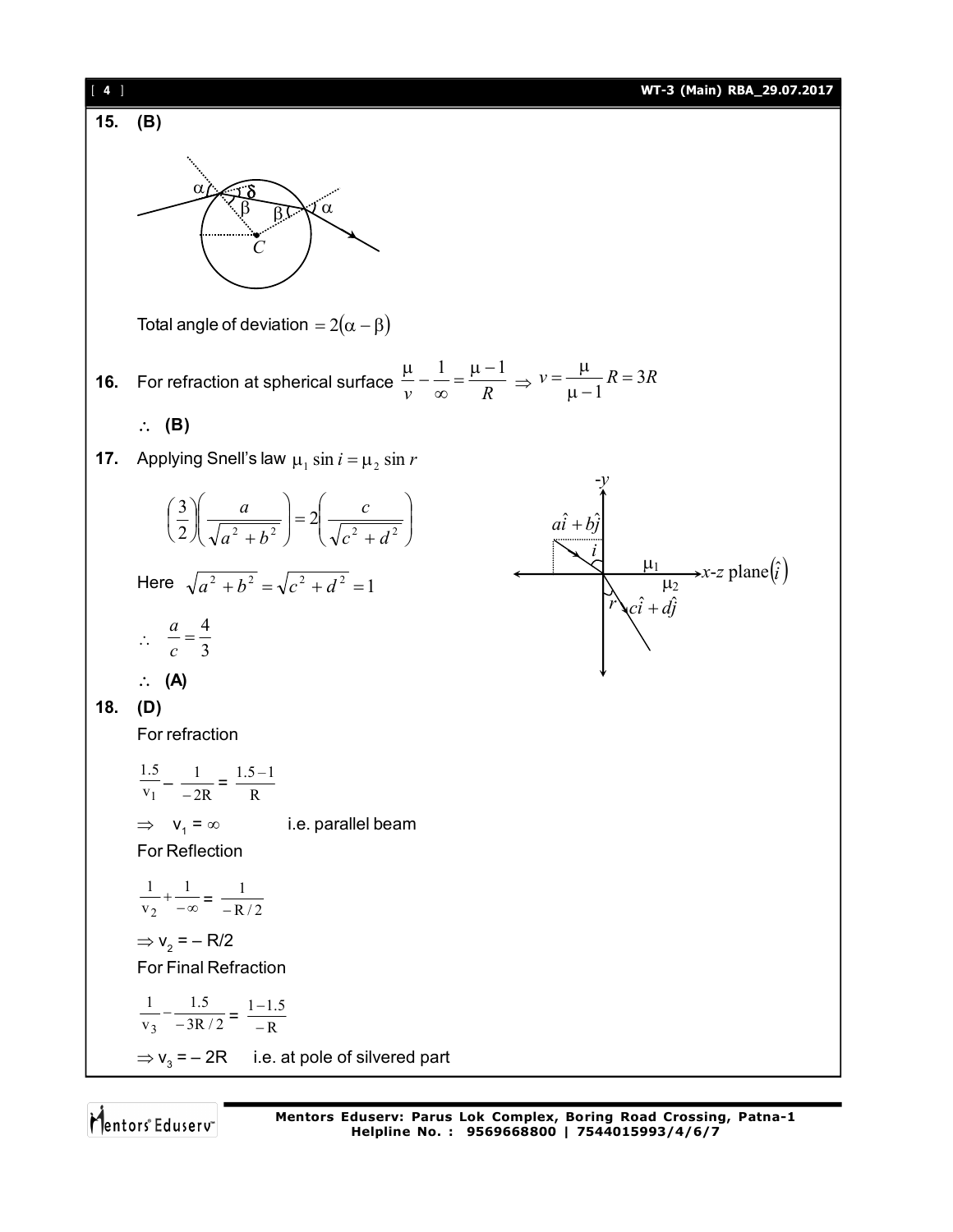#### **WT-3 (Main) RBA\_29.07.2017** [ **5** ]

**19. (D)**  $d' = \frac{1}{n_{ref}}$ d  $d' = \frac{4}{1.6} = 2.5$  cm  $\qquad \qquad 0$ v  $\frac{\mu_2}{\mathrm{v}} - \frac{\mu_1}{\mathrm{u}}$  $\frac{\mu_1}{u} = \frac{(\mu_2 - \mu_3)}{R}$  $(\mu_2 - \mu_1)$ v  $\frac{1}{\rm v} - \frac{1.6}{-4}$  $\frac{1.6}{-4} = \frac{1-1.6}{-8}$  $1 - 1.6$  $v = \frac{-40}{13} = -3$ cm (Approx) hence distance between images =  $8 - (3 + 2.5) = 2.5$  cm **20. (A)**  $\lim_{\theta \to 0}$ 9 n1 air r1 i  $r + i = 90$ For  $\theta$  max.  $\Rightarrow$  r should be max. i will be minimum for TIR minimum value of i  $i = c$  $r = 90 - c$  …… (i)  $sin r = sin(90 - c) = cos c =$ 2 1  $^{2}$  c  $|1 |$   $\frac{11}{2}$ n  $\sqrt{1-\sin^2 c} = \sqrt{1-\left(\frac{n_2}{n_1}\right)^2}$ J  $\mathcal{L}$  $\overline{\phantom{a}}$  $\overline{\mathcal{L}}$  $\overline{-\sin^2 c} = \sqrt{1 - \left( \frac{1}{2} \right)^2}$ 1 2 n  $\sin c = \frac{n}{2}$ 1  $_1^2 - n_2^2$ n  $\sin r = \frac{\sqrt{n_1^2 - n}}{n_1^2}$  ……(ii) by snell's law  $1 \times \sin \theta = \mathsf{n}_1 \sin \mathsf{r} = \sqrt{\mathsf{n}_1^2 - \mathsf{n}_2^2}$  $\theta = \sin^{-1} \sqrt{n_1^2 - n_2^2}$ Option (A) is correct.

Mentors Eduserv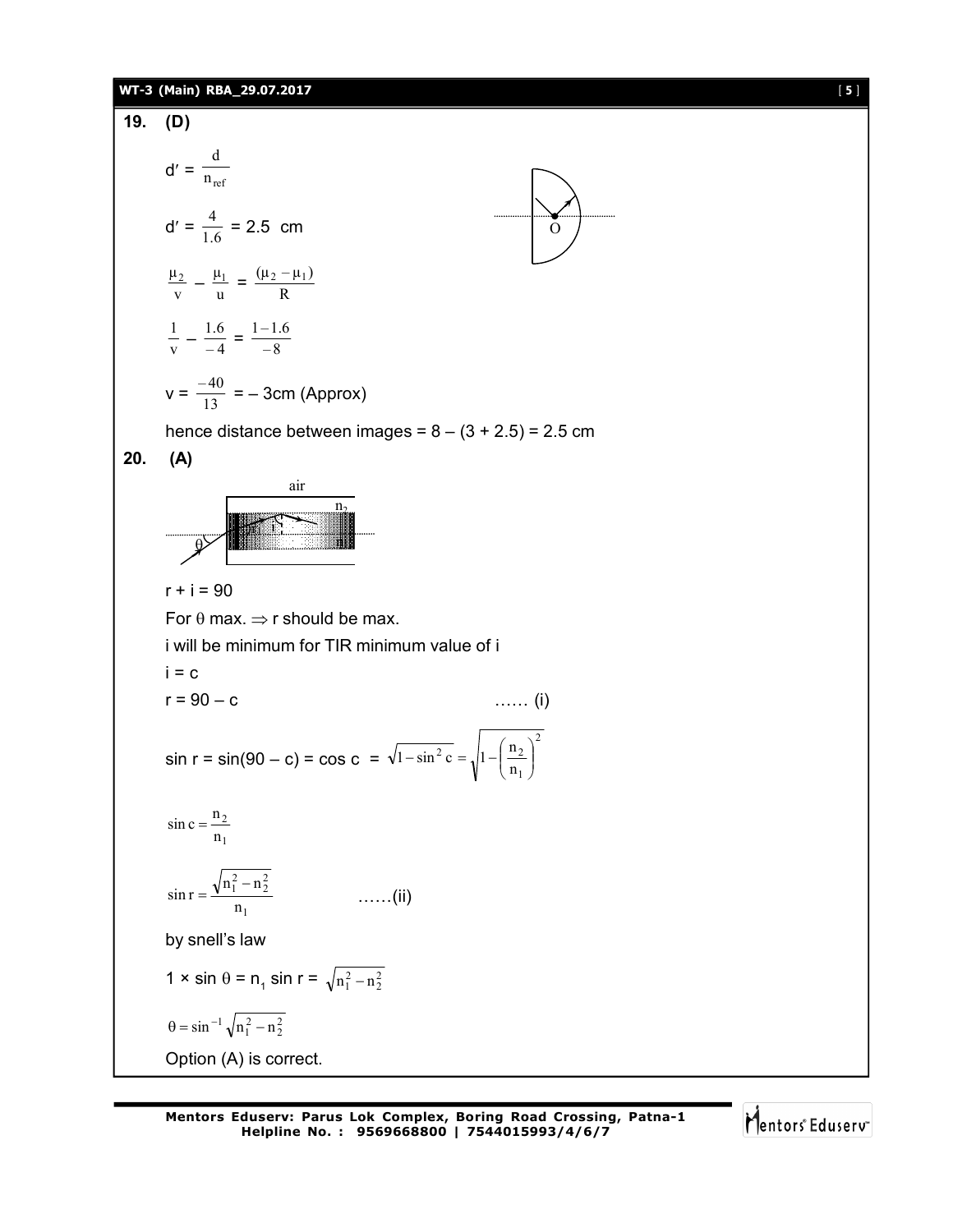

**23. (A)**

Consider the representative rays shown in Fig. A ray entering the glass through surface A and passing along the inner side of the rod will be reflected by the outer side with the smallest angle  $\alpha$ , at which the reflected ray is tangent to the inner side. We have to consider the conditions under which the ray will undergo total internal reflection before reaching B.



If  $\alpha$  >  $\theta_{\rm c}$ , the critical angle, at which total internal reflection occurs, all the incident beam will emerge through the surface B. Hence we require sin  $\alpha$  > 1  $\frac{1}{n}$  .

The geometry gives sin  $\alpha$  = R  $\overline{(R+d)}$ .

min

 $\left(\frac{R}{d}\right)_{min} = \frac{1}{n-1}$ 

R

**Therefore** 

$$
\frac{R}{R+d} \geq \frac{1}{n} ,
$$

 $\frac{1}{n-1}$ =

1  $\frac{1}{1.5-1}$  = 2.

or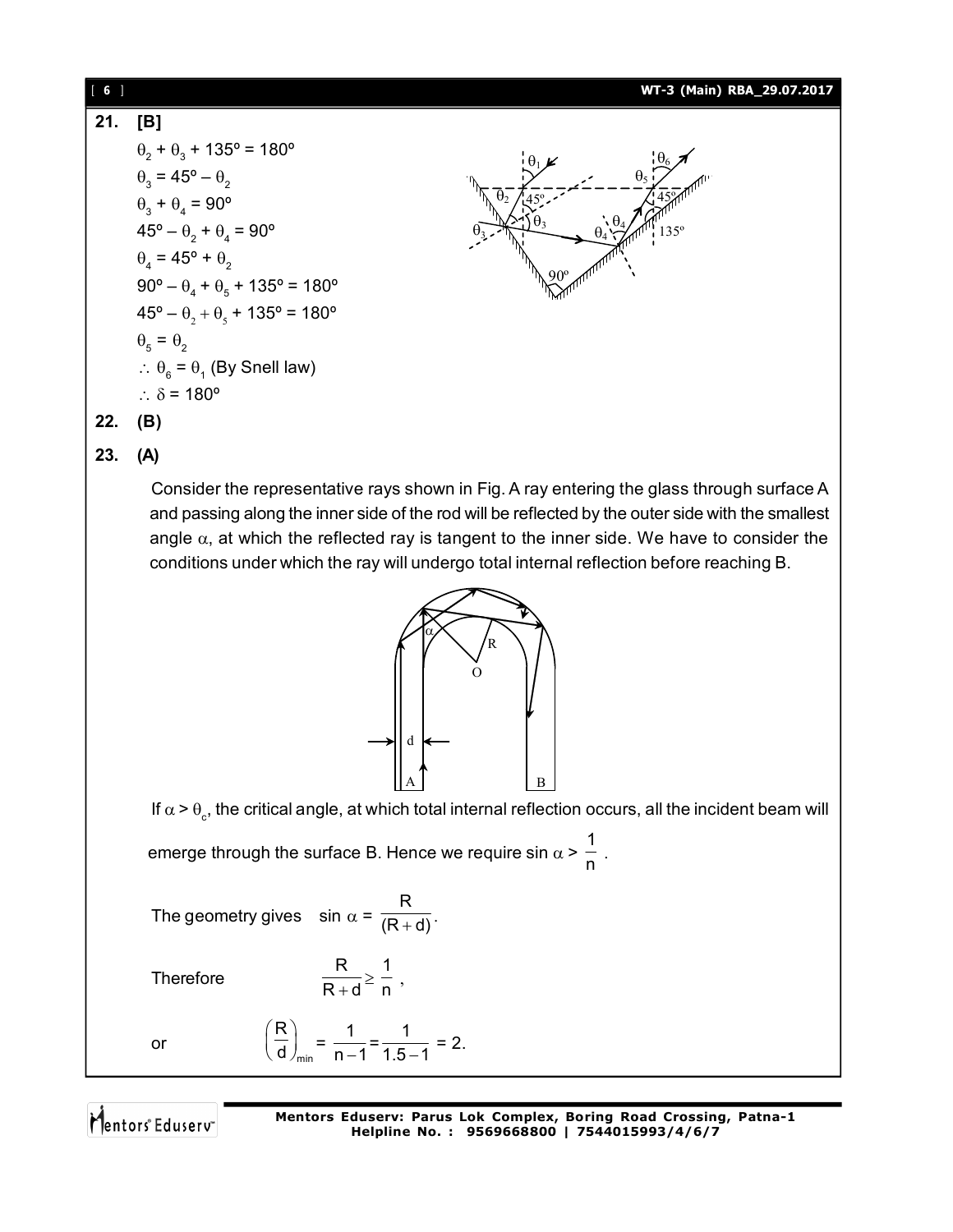#### **WT-3 (Main) RBA\_29.07.2017** [ **7** ]



**Mentors Eduserv: Parus Lok Complex, Boring Road Crossing, Patna-1 Helpline No. : 9569668800 | 7544015993/4/6/7**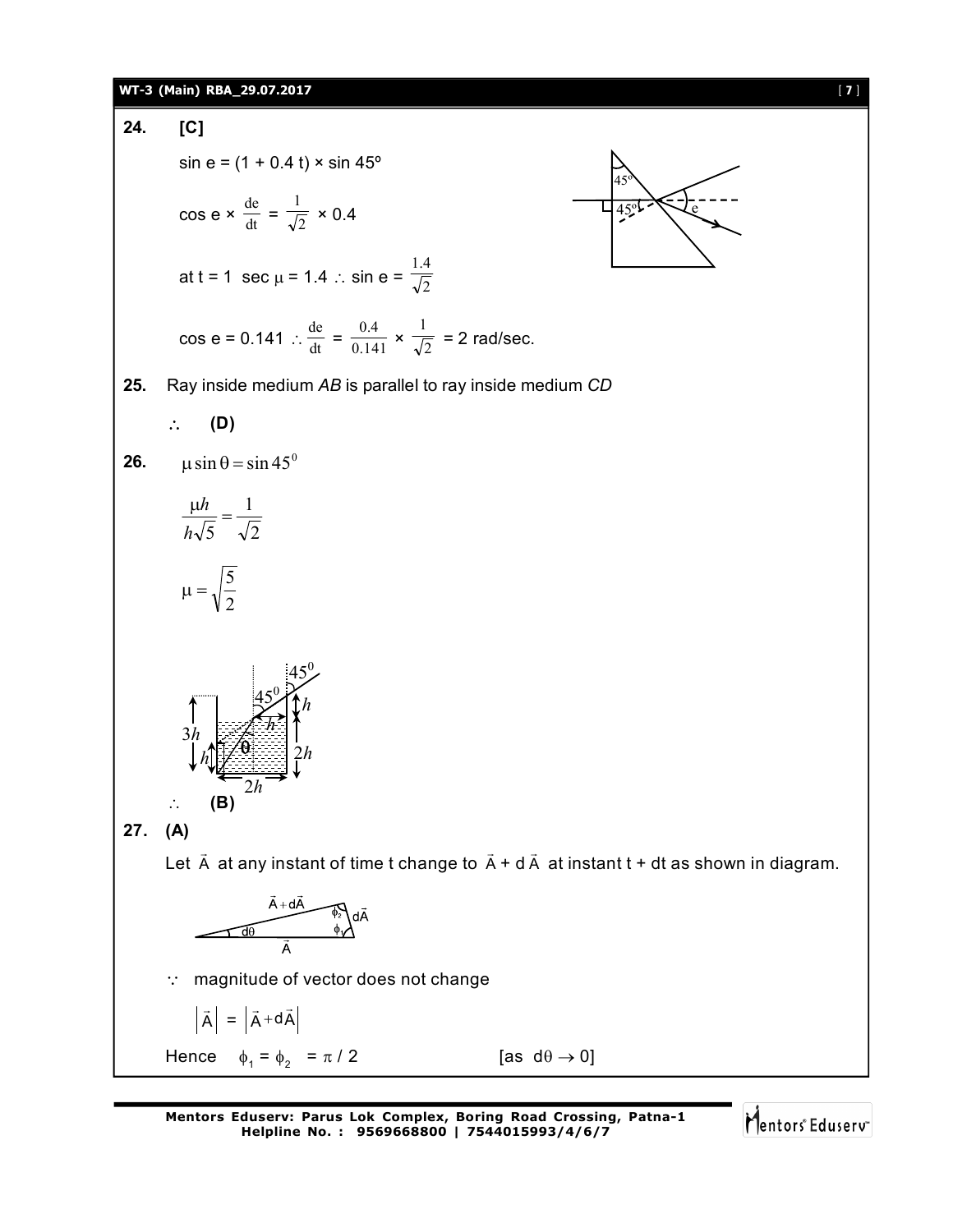[ **8** ] **WT-3 (Main) RBA\_29.07.2017**

or d A A or dt dA A Alternate solution : Let A = r e<sup>r</sup> ˆ dt dA = re<sup>t</sup> ˆ if magnitude of A does not change. Where e<sup>r</sup> ˆ and e<sup>t</sup> ˆ vectors in radial and normal directions. dt dA A **28. (D)** The particle is at rest under action of forces P, Q and R. Q sin 60° = P and Q cos 60° R <sup>3</sup> 2 P = Q and 2R = Q P : Q : R = 3 : 2 : 1 **29. (C) 30. (A)** Let be the angle of emergence from the first prism be 'e' calculating step by step we get e = sin–1 3 2 Then for net deviation to be double, the incident ray on side A B of second prism should make angles i or e with normal. Hence the angle between the given then will be 2e or i + e.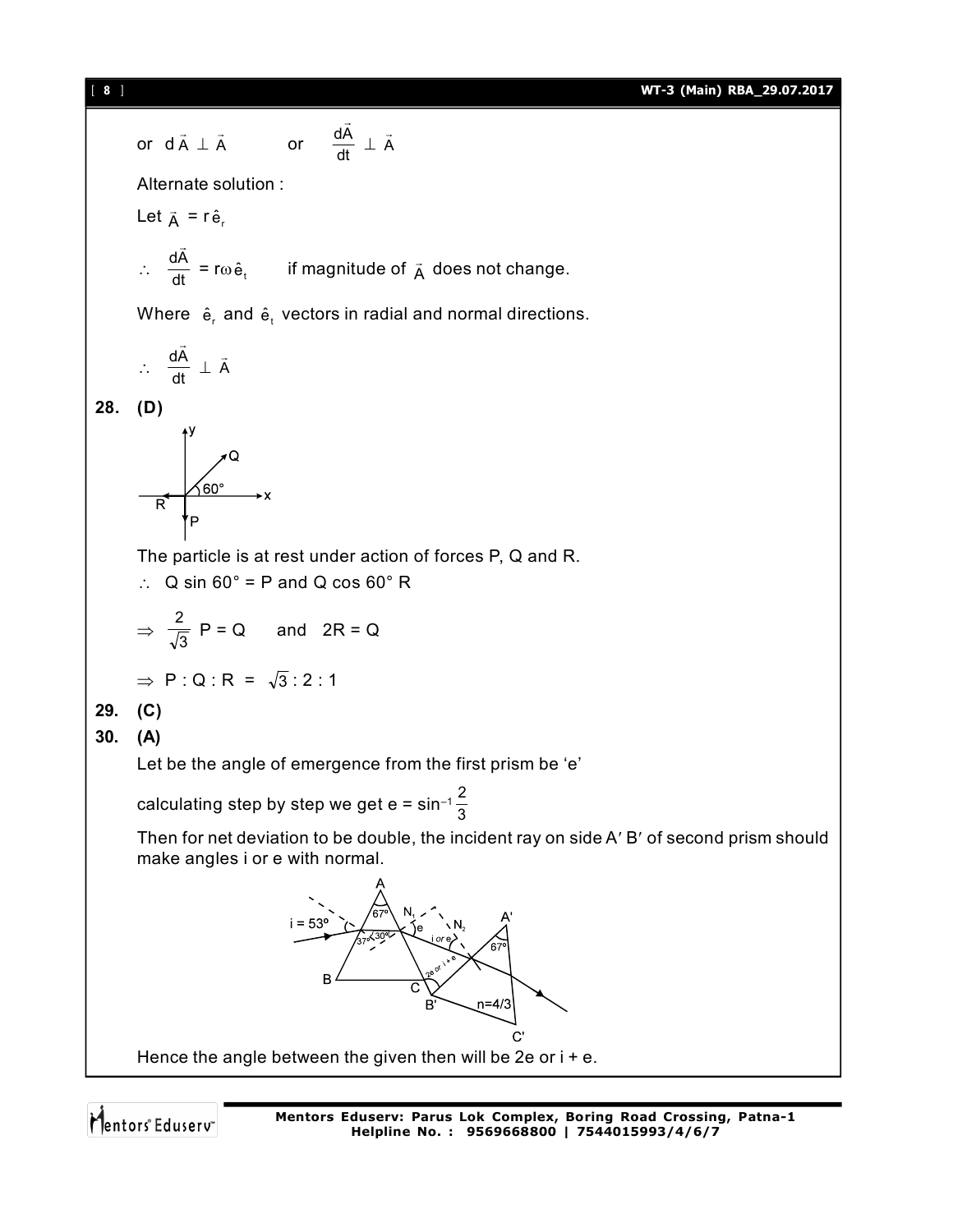**WT-3 (Main) RBA\_29.07.2017** [ **9** ]

## **CHEMISTRY**

**31. (D)**  $\text{Na}_2 \overset{+2}{\text{S}_2} \text{O}_3 + \text{Cl}_2 + \text{H}_2\text{O} \longrightarrow \text{Na}_2 \overset{\sim}{\text{S}} \text{O}_4$ 6 Na <sup>2</sup> S O +  $H_2$  SO<sub>4</sub> 6  $_{\rm H_2}$  S O  $^{+}$  + HCl ∴ x factor for Na<sub>2</sub>S<sub>2</sub>O<sub>3</sub> = 2 $|(2-6)| = 8$ ∴ equivalent weight of Na<sub>2</sub>S<sub>2</sub>O<sub>3</sub> =  $\frac{\text{Mol.wt}}{8}$ **32. (B)** The equiv. wt. of P<sub>4</sub> =  $\frac{31\times4}{5\times4}$  $\times$  $\frac{x}{4} = \frac{31}{5}$ ∴ 62 gm P<sub>4</sub> =  $\frac{62 \times 5}{31}$  equiv. of P<sub>4</sub> = 10 equiv. of P<sub>4</sub> The equiv. wt. of  $HNO_3 = \frac{1}{1}$  $\frac{\text{Mol.wt}}{1} = \frac{63}{1}$ 63  $\therefore$  the wt. of HNO<sub>3</sub> required  $= 10 \times 63 = 630$  gm **33. (B)** The reaction are  $\mathsf{MnO}^-_\mathsf{4}$  + 8H<sup>+</sup> + 5e<sup>-</sup>  $\rightarrow$  Mn<sup>+2</sup> + 4H<sub>2</sub>O  $A^{+n}$  + 3H<sub>2</sub>O  $\rightarrow$ AO<sub>3</sub><sup>-</sup> + 6H<sup>+</sup> + (5–n) e<sup>-</sup> Amount of electrons involved in the given amount of  $\textsf{MnO}_4\texttt{T}$  = 5 x 1.6 x 10 $^{-3}$  mol. Equating these two we get  $5 \times 1.6 \times 10^{-3} = (5-n) 2.7 \times 10^{-3}$  $\therefore$  n = 2 (approx.) **34. (A)**  $Na<sub>2</sub>CO<sub>3</sub>$  NaHCO<sub>3</sub> Let a meg. b meg. when HPh is used as indicator  $\mathsf{Na}_2\mathrm{CO}_3^+ \mathrm{H}_2\mathrm{SO}_4 \rightarrow \mathsf{NaHCO}_3^+ \mathrm{NaHSO}_4$ then  $\frac{1}{2}$  meq. of Na<sub>2</sub>Cl<sub>3</sub> = meq. of H<sub>2</sub>SO<sub>4</sub> a  $\frac{a}{2}$  = 2.5 × 0.1 × 2  $\Rightarrow$  a = 1 MeOH is added after the first end point the solution Contains NaHCO $_{\tiny 3}$  original & NaHCO $_{\tiny 3}$  produced.

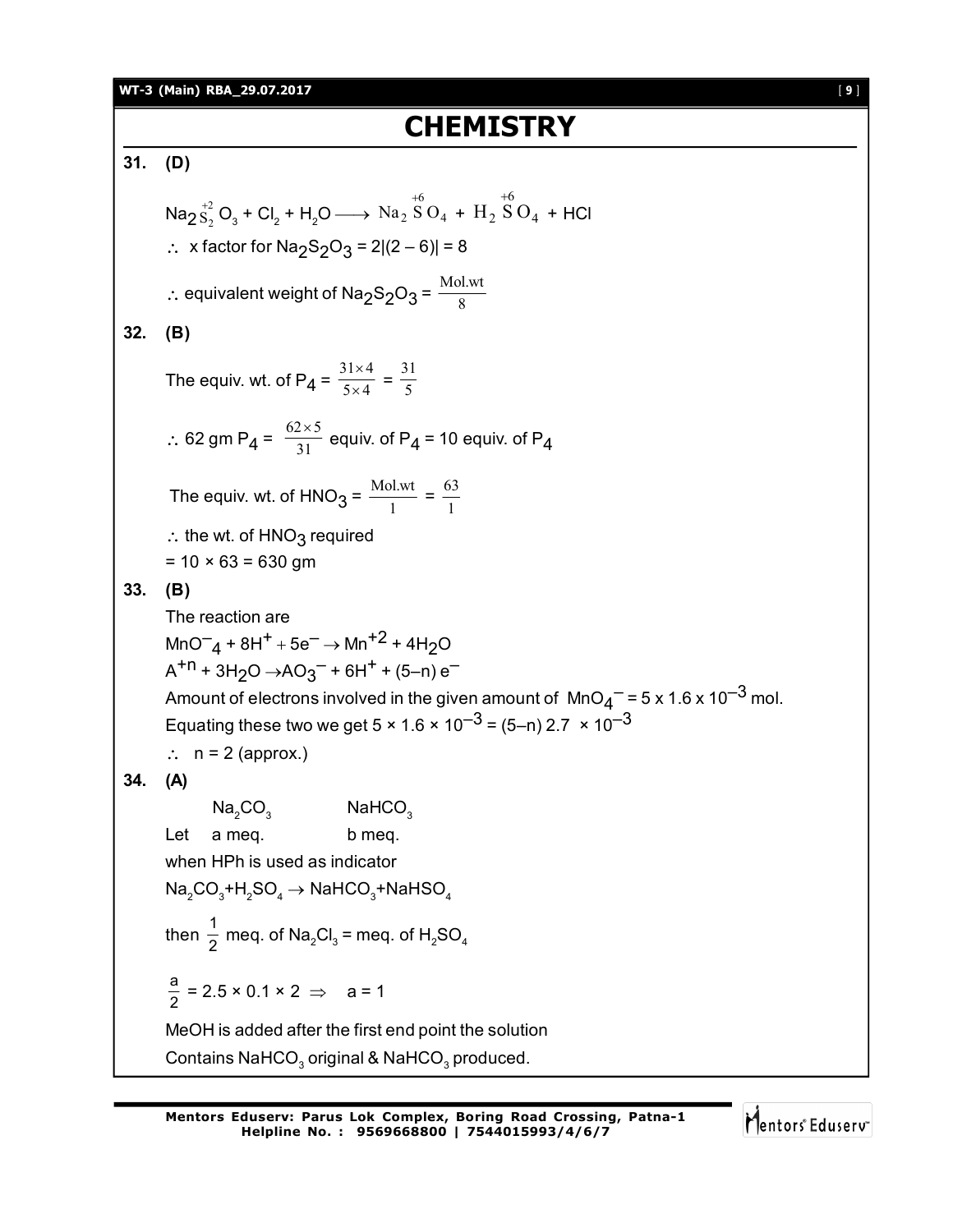$\mathsf{NaHCO}_{3}^{}\text{+H}_{2}\mathsf{SO}_{4}^{}\rightarrow\mathsf{H}_{2}^{}\mathsf{CO}_{3}^{}\text{+NaHSO}_{4}^{}$ meq. of  ${\sf H_2SO_4}$  = meq. of NaHCO $_3$  original + meq. of NaHCO $_3$  produced  $2.5 \times 0.2 \times 2 = b + 1/2$  meq. of Na<sub>2</sub>CO<sub>3</sub>  $= b + a/2$  $b + a/2 = 1$  $b = 1 - 0.5 = 0.5$ wt of Na<sub>2</sub>CO<sub>3</sub>/lit = a × 10<sup>-3</sup> ×  $\frac{106}{2}$  $\frac{06}{2} \times \frac{1}{10} \times 1000$  $= 1 \times \frac{53}{10} = 5.3$  gm wt of NaHCO<sub>3</sub>/lit = b × 10<sup>-3</sup> ×84 ×  $\frac{1}{10}$  × 1000 = 4.2 gm **35. (B)** Mass of  $\mathsf{HCO}_3^-$  in 1 kg or 10 $^\circ$  mg water = 244 mg Millimoles of HCO<sub>3</sub> =  $\frac{1}{61}$ 244  $= 4$  $2\text{HCO}_3^-$  + CaO  $\longrightarrow$  CaCO $_3$  + H<sub>2</sub>O + CO<sub>2</sub> + 2emillimoles of CaO = 2 mass of CaO =  $56 \times 2 = 112$  mg **36. (A)** Molecular mass of chloride of metal = weight of 22,400 ml vapour of metal at STP  $=\frac{0.72 \times 22,400}{100} = 161.28g$ 100  $\frac{\times 22,400}{100}$ 100g of metal chloride contains = 65.5 g chloride  $\therefore$  161.28g metal chloride contains =  $\frac{100}{100}$  $65.5\times161.28$  = 105.6g Therefore, the number of mole of chlorine atoms per mole of metal chloride  $= 105.6/35.5 = 3$ Hence the molecular formula of metal chloride is  $MCI<sub>3</sub>$ **37. (B)** Milli eq. of HCl initially =  $10 \times 0.5 = 5$ Milli eq. of NaOH consumed = Milli eq. of HCl in excess  $= 10 \times 0.2 = 2$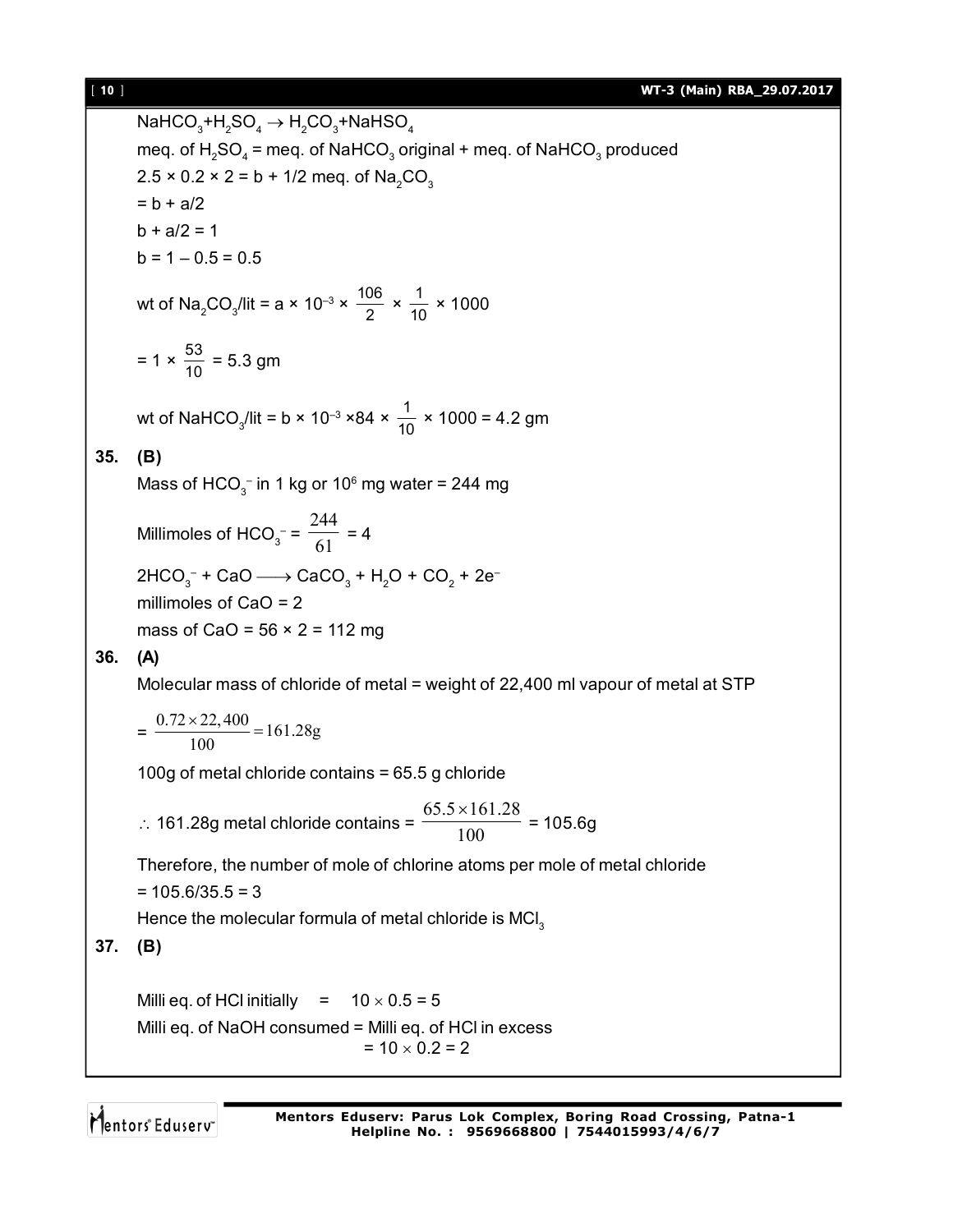#### **WT-3 (Main) RBA\_29.07.2017** [ **11** ]

 $\therefore$  Milli eq. of HCl consumed = Milli eq. of Ba(OH)<sub>2</sub> = 5-2=3  $\therefore$  eq. of Ba(OH)<sub>2</sub>  $= 3/1000 = 3 \times 10^{-3}$ Mass of Ba(OH)<sub>2</sub> =  $3 \times 10^{3} \times (171/2) = 0.2565$  g. % Ba(OH) $_2$  $=$  (0.2565/2)  $\times$  100 = 12.8% **38. (C)** Milli equivalents of HCl = N × V (ml) =  $\frac{1 \times 40}{10}$  = 4 10  $\frac{\times 40}{10}$ Milli equivalents of KOH = N × V (ml) =  $\frac{1 \times 60}{20}$  = 3 20  $\frac{\times 60}{20}$ One milli equivalent of an acid neutralizes one milli equivalent of a base Milli equivalent of HCl left  $= 4 - 3 = 1$ Total volume of the solution =  $40 + 60 = 100$  ml Milli equivalents of HCl  $= N \times V$  (ml)  $1 = N \times 100$ Normality (N) of HCl left in solution = 0.01 Salt formed = Milli equivalent of acid or base neutralized Milli equivalents of the salt formed =  $N \times V$  (ml)  $3 = N \times 100$ Normality (N) of salt formed  $= 0.03$ **39. (A)** Meg equlivalent for KMnO4 is  $300 \times (1/12) = 25$ Meq for  $H_2O_2$  is 25 Normality = 25/20 = 1.25N volume stenght =  $5.6 \times 1.25 = 7$ **40. (A) 41. (C)** H3C–Ċ–CH–CH–COOH I O Br<br>5 || 13 4 3 2 1 **42. (B)** H $_{\rm 3}$ C–CH–CH–CH–CH–COOH I CHO Br COCl  $\text{COMH}_2$  $6$  5 4 3 2 2

Mentors Eduserv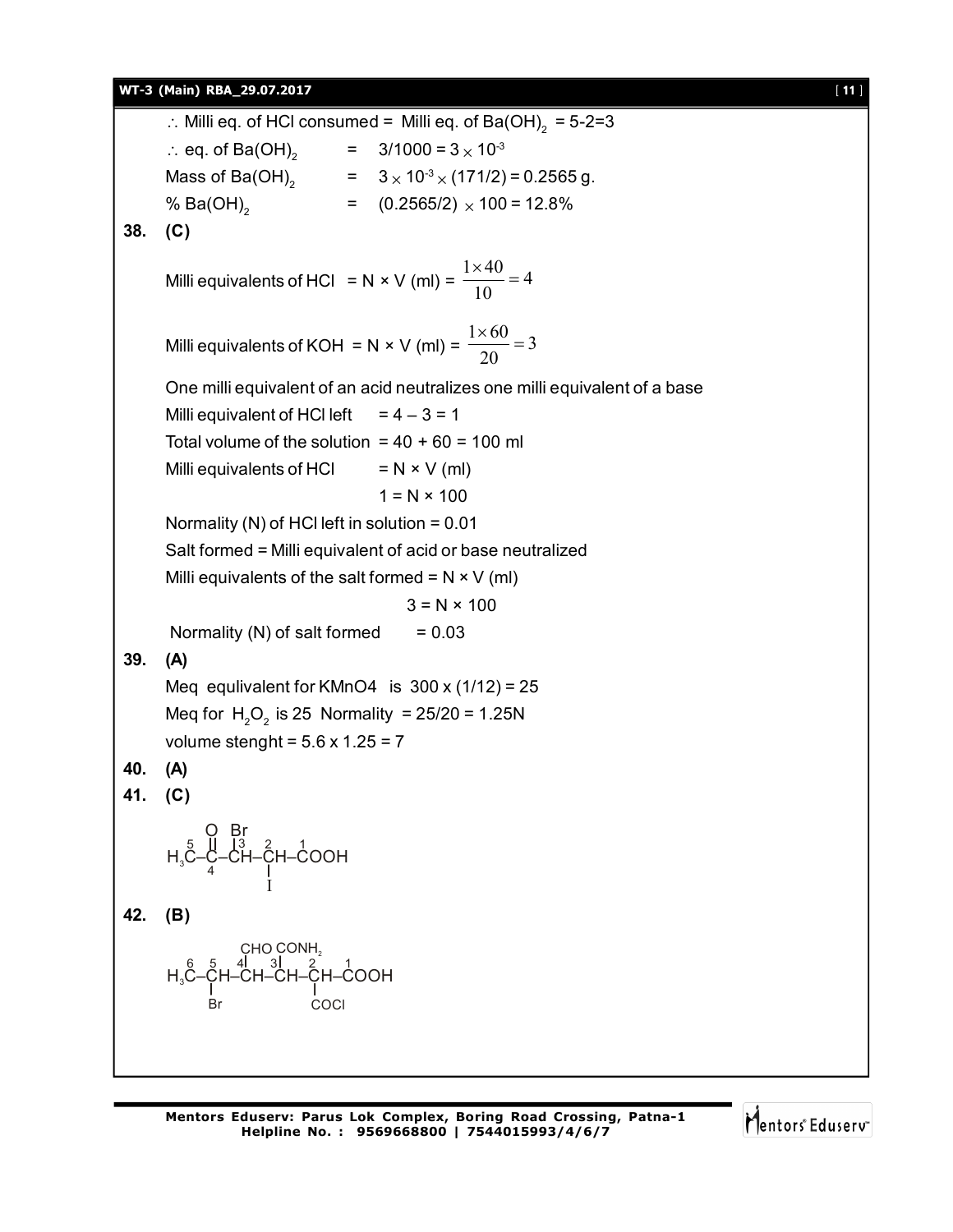| $[12]$     | WT-3 (Main) RBA_29.07.2017                                                                                                                           |
|------------|------------------------------------------------------------------------------------------------------------------------------------------------------|
| 43. (C)    |                                                                                                                                                      |
|            | CI – C – CH <sub>2</sub> – C <sub>13</sub><br>CI – C – CH <sub>2</sub> – C – CH <sub>2</sub> – COOH<br>CH <sub>3</sub>                               |
| 44. (C)    |                                                                                                                                                      |
|            | $\begin{matrix} 1 \\ \text{CONH}_2 \\ \text{NH}_2\text{CO--CH}_2\text{-CH}_2\text{-CH--CH}_2 \\ \text{CH}_3\text{-CH}_2\text{-CH}_2 \\ \end{matrix}$ |
| 45. (C)    |                                                                                                                                                      |
|            | $\text{CH}_{3}$ <sup>-</sup> CH-CH-CH <sub>3</sub> 3-Methylbutan-2-ol<br>OH CH <sub>3</sub>                                                          |
| 46.        | (A)                                                                                                                                                  |
| 47.        | (C)                                                                                                                                                  |
|            | More stable resonating structure contributed higher in R.S.                                                                                          |
| 48.        | (B)                                                                                                                                                  |
|            | Lone pair of electrons of H <sub>2</sub> C = $N - CH_3$ is in sp <sup>2</sup> hybrid orbital.                                                        |
| 49.        | (A)                                                                                                                                                  |
|            | Due to delocalization of $\pi$ electron in benzene.                                                                                                  |
| 50.        | (A)                                                                                                                                                  |
|            | In resonance position of atoms does not change.                                                                                                      |
| 51.        | (A)                                                                                                                                                  |
| 52.        | (B)                                                                                                                                                  |
| 53.        | (A)                                                                                                                                                  |
| 54.        | (D)                                                                                                                                                  |
| 55.<br>56. | (D)                                                                                                                                                  |
| 57.        | (A)<br>(D)                                                                                                                                           |
|            | Oxide and hydroxide of Zn, Al, Be, Pb are amphoteric.                                                                                                |
| 58.        | (D)                                                                                                                                                  |
| 59.        | (A)                                                                                                                                                  |
| 60.        | (B)                                                                                                                                                  |
|            | Option (B). is not correct due to same reason as in above question                                                                                   |
|            |                                                                                                                                                      |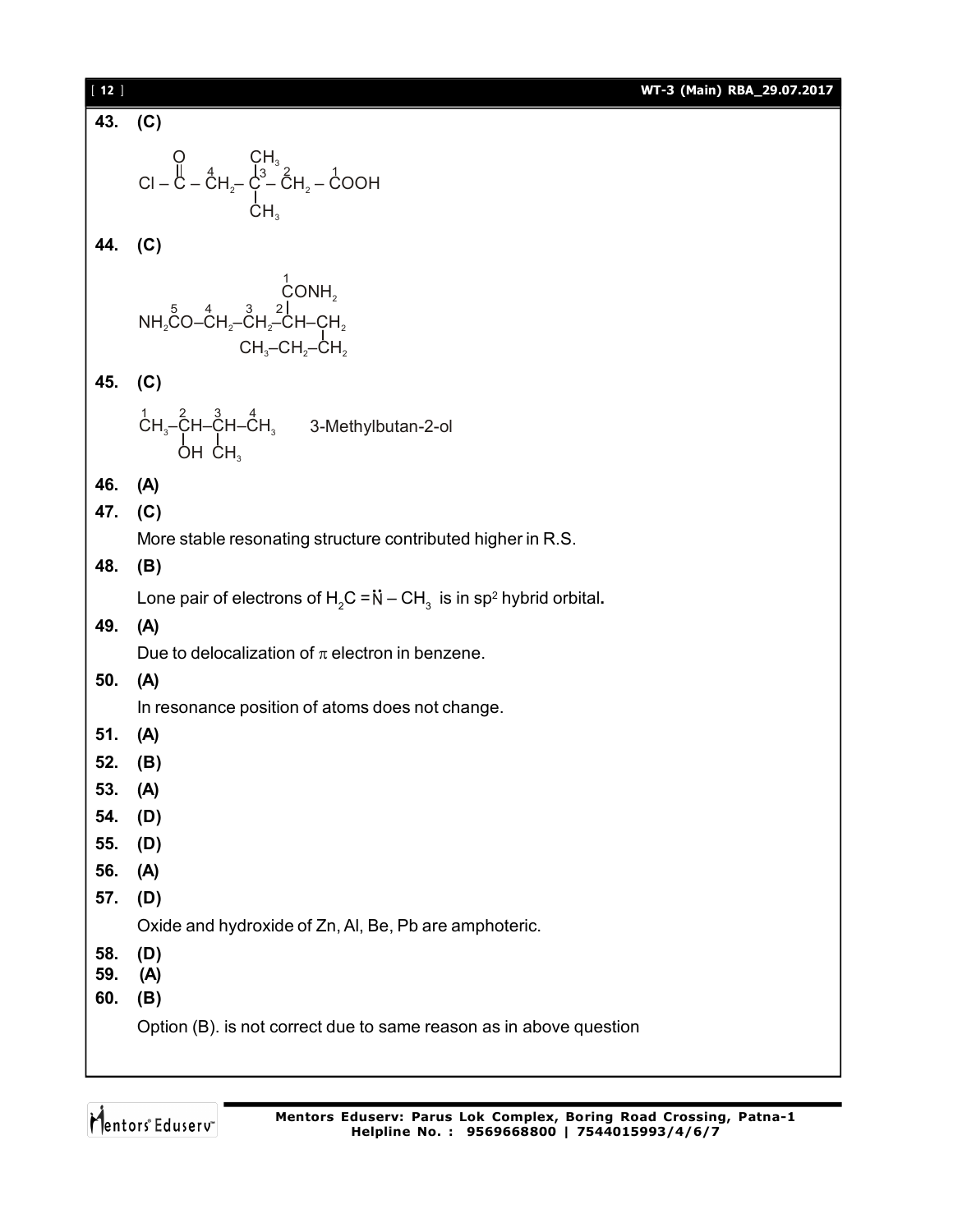#### **WT-3 (Main) RBA\_29.07.2017** [ **13** ]

## **MATHEMATICS**

**61. (D)**  $f(x) + f(1-x) = \frac{1}{2}$ 27  $+ f(1-x) = \frac{1}{2}$  × 54 = 2 27  $=\frac{1}{25} \times 54 = 2$ **62. (B)** Odd Extension from [0, 1] to [–1, 1] means the function which satisfies the condition  $f(-x) = -f(x)$ . Now  $|-x| = |x|$  $f(-x) = x^2 - x - \sin x + \log (1 + |x|)$  $= -(-x^2 + x + \sin x - \log (1 + |x|))$  $\therefore$  (b) is correct. **63. (B)**  $f(x) = \alpha + 5x - x^2 = \alpha + \frac{25}{4} - \left(x - \frac{5}{2}\right)^2 \Rightarrow \alpha + \frac{25}{4} = 5$  $= \alpha + 5x - x^2 = \alpha + \frac{25}{4} - \left(x - \frac{5}{2}\right)^2 \Rightarrow \alpha + \frac{25}{4} = \frac{35}{4}$ **64. (C)**  $\left[\sqrt{p^2+1}\right] = p \Rightarrow p + r \le \sqrt{p^2+q} < p+r+1 \Rightarrow p^2 + r^2 + 2pr \le p^2 + q < p^2 + 2pr + 2p + r^2 + 2r + 1$  $\Rightarrow$  r<sup>2</sup> + 2pr  $\leq$  g  $<($  r<sup>2</sup> + 2pr) + (2p + 2r + 1) Hence q can take '2p + 2r + 1' different values. **65. (D)** Let equation of AB be  $y = x + a$ :  $A(1 - a, 1)$  and B(2, 2 + a)  $\therefore$  equation of AD is  $y - 1 = -1$   $(x - 1 + a)$ ∴ D (– 2, 4 – a) Let C(h,k)  $\Rightarrow$  h + 1 – a = 2 – 2  $\Rightarrow$  h = a – 1 x  $-2$   $-1$  0 1 2  $x = -2$  $x = 2$ o A DK | >B C r and  $k + 1 = 2 + a + 4 - a$  $\Rightarrow$  k = 5  $\therefore$  Locus of C(h,k) is  $y = 5$ **66. (D)**  $tan(180^\circ - \theta) = slope of AB = -3$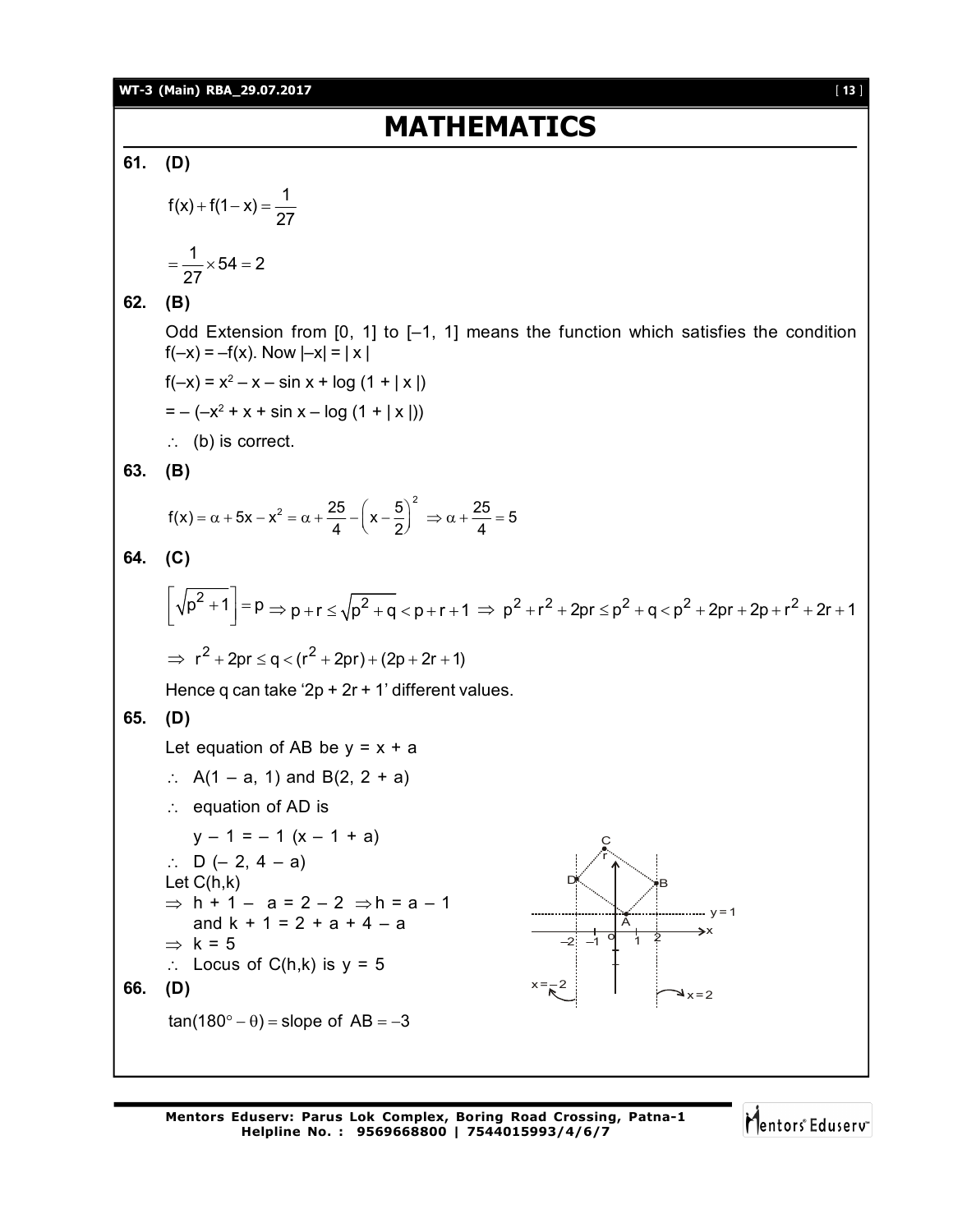#### [ **14** ] **WT-3 (Main) RBA\_29.07.2017**



Mentors Eduserv

**Mentors Eduserv: Parus Lok Complex, Boring Road Crossing, Patna-1 Helpline No. : 9569668800 | 7544015993/4/6/7**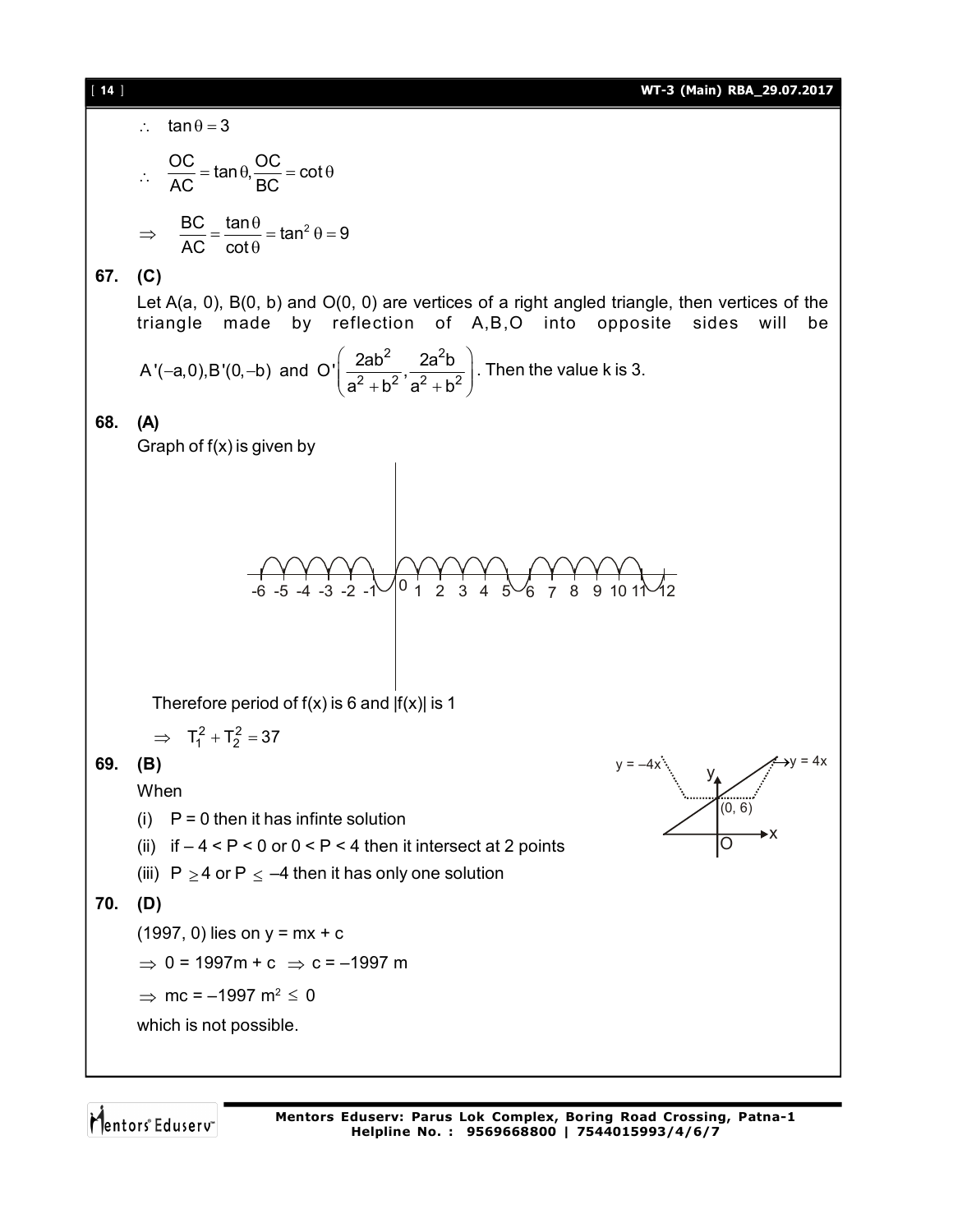#### **WT-3 (Main) RBA\_29.07.2017** [ **15** ]

**71. (C)**  $f(x - c) = g(x) = -g(-x)$  (: g(x) is odd)  $= -f(-x - c) = -f(x + c)$  (: f is even)  $\therefore$  f(x + c) = -f(x - c)  $\Rightarrow$  f(x+2c) = -f(x+c-c) = -f(x)  $\implies$  f(x + 4c) = - f(x + 2c) = -(-f(x)) = f(x)  $\Rightarrow$  f is periodic with period 4c. **72. (C)**  $f(x) = \left| 4 \frac{(\sqrt{\cos x} - \sqrt{\sin x})(\sqrt{\cos x} + \sqrt{\sin x})}{(x- \sqrt{\cos x})^2} \right|$  $(\cos x + \sin x)$  $=\left|4\frac{(\sqrt{\mathsf{cosx}-\sqrt{\mathsf{sinx}}})(\sqrt{\mathsf{cosx}+\sqrt{\mathsf{cosx}+\sqrt{\mathsf{cosx}+\sqrt{\mathsf{cosx}+\sqrt{\mathsf{cosx}+\sqrt{\mathsf{cosx}+\sqrt{\mathsf{cosx}+\sqrt{\mathsf{cosx}+\sqrt{\mathsf{cosx}+\sqrt{\mathsf{cosx}+\sqrt{\mathsf{cosx}+\sqrt{\mathsf{cosx}+\sqrt{\mathsf{cosx}+\sqrt{\mathsf{cosx}+\sqrt{\mathsf{cosx}+\sqrt{\mathsf{cosx}+\sqrt{\mathsf{cosx}+\sqrt{\mathsf{cosx}+\sqrt{\mathsf{cosx}+\sqrt{\mathsf{cosx}+\sqrt{\mathsf{cosx}+\sqrt{\mathsf$  $\overline{1 + \sin x}$  is defined only if  $\cos x \ge 0$ ,  $\sin x \ge 0$ Therefore, x lies in first quadrant only.  $f(x) = \left|4\frac{\cos x - \sin x}{t}\right| = \left|4\tan\left(\frac{\pi}{4} - x\right)\right| = \left|4\tan\left(x\right)\right|$  $\left(\cos x + \sin x\right)$   $\left|\begin{array}{cc} \cos x + \sin x & 4 \end{array}\right|$  $=\left|4\frac{(\cos x - \sin x)}{(\cos x + \sin x)}\right| = \left|4\tan\left(\frac{\pi}{4} - x\right)\right| = \left|4\tan\left(x - \frac{\pi}{4}\right)\right|$ Now,  $0 \leq x$ 2  $\leq x \leq \frac{\pi}{6}$ or  $-\frac{\pi}{4} \leq x - \frac{\pi}{4} \leq \frac{\pi}{4}$  $-\frac{\pi}{4} \leq x - \frac{\pi}{4} \leq \frac{\pi}{4}$ or  $-1 \leq \tan \left(x - \frac{\pi}{4}\right) \leq 1$  $-1 \leq \tan\left(x - \frac{\pi}{4}\right) \leq 1$ or  $-4 \leq 4 \tan \left(x - \frac{\pi}{4}\right) \leq 4$  $-4 \leq 4 \tan \left(x - \frac{\pi}{4}\right) \leq 4$ 0  $\le$  |4 tan| x –  $\frac{n}{4}$  ||  $\le$  4 4  $\leq 4\tan\left(x-\frac{\pi}{4}\right)\leq 4$ **73. (C) 74. (A)** f(x) is defined if  $\log_{\left|\sin x\right|}(x^2-8x+23)$ 2  $log_{sin x} (x^2 - 8x + 23) - \frac{3}{x^2 - 6}$ log $_{\flat}$  | sin x |  $_{\small \, \, \cdot \,}$  $-8x+23$ ) –  $\frac{9}{2}$  > 0  $\Rightarrow$ 2  $log_{\left|\sin x\right|}\left(\frac{x^2-8x+23}{8}\right)>0$  $\left(\frac{x^2-8x+23}{8}\right)$ >  $( 8)$  $\frac{20}{\sin x}$  =  $\log_{\left|\sin x\right|}$  $21$ <sup>2</sup>  $1 \times 1$ as  $\frac{3}{1} = \frac{\log_2 8}{1} = \log_{\text{lsin} \times 8} 8$  $\begin{cases} \text{as} & 3 \\ \text{log}_2 |\sin x| = \frac{\log_2 8}{\log_2 |\sin x|} = \log_{\sin x} 8 \end{cases}$  $\left[\begin{array}{cc} \log_2 |\sin x| & \log_2 |\sin x| & \cdots \end{array}\right]$  $\ddot{\cdot}$  $|\sin x| \neq 0,1$  and  $\frac{x^2 - 8x + 23}{2} < 1$ 8 ≠ 0,1 and  $\frac{x^2 - 8x + 23}{2}$  < 2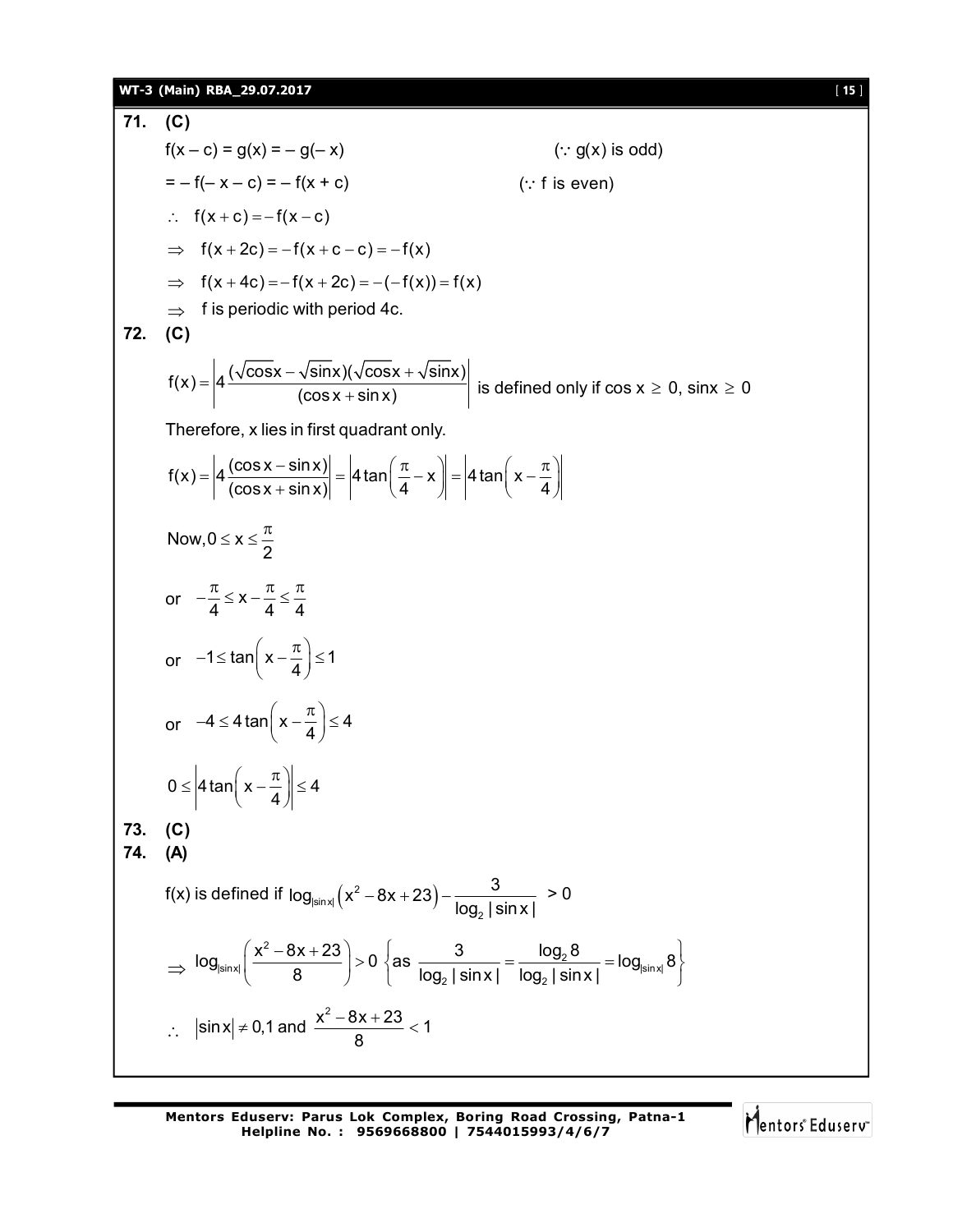[ **16** ] **WT-3 (Main) RBA\_29.07.2017**

$$
\left\{\text{as} \left|\text{sin}x\right| < 1 \right. \Rightarrow \log_{\left|\text{sin}x\right|} a > 0 \Rightarrow a < 1\right\}
$$

Now, 
$$
\frac{x^2 - 8x + 23}{8} < 1 \Rightarrow x^2 - 8x + 15 < 0
$$

$$
\therefore \quad x \in (3, 5) - \left\{\pi, \frac{3\pi}{2}\right\}
$$

Hence domain of a function

$$
= (3,\pi)\cup \left(\pi,\frac{3\pi}{2}\right)\cup \left(\frac{3\pi}{2},5\right).
$$

#### **75. (D)**

Minimum value of |PA – PB| is zero. It can be attained, if PA = PB. that means 'P' must lie on the right bisector of AB.

Equation of right bisector of AB is  $y - \frac{1}{2} = 2(x - 1)$  i.e.,  $y = 2x - \frac{3}{2}$ 2 2  $-\frac{1}{2}$  = 2(x - 1) i.e., y = 2x -

Solving with given line, we get P  $\equiv \left(-\frac{9}{22}, -\frac{12}{5}\right)$  $20^{\degree}$  5  $\equiv \left( -\frac{9}{20}, -\frac{12}{5} \right)$ 

### **76. (A)**

Extremities of the given diagonal are (4, 0) and (0, 6)

$$
\Rightarrow \text{ slope of this diagonal} = -\frac{3}{2}
$$

 $\Rightarrow$  slope of other diagonal =  $\frac{2}{3}$ 

 $\Rightarrow$  equation of the other diagonal is  $\frac{x-2}{2} = \frac{y-2}{2}$ 3 13 13 3  $\frac{-3}{2}$  = r

for the extermities of the diagonal  $r = \pm \sqrt{13}$ 

 $\Rightarrow$  x-2= $\pm$ 3, y-3= $\pm$ 2  $\Rightarrow$  x = 5, -1 and y = 5, 1

 $\Rightarrow$  the extremities of the diagonal are (5, 5), (-1, 1).

**77. (D)**

 $\therefore$  L<sub>1</sub>, L<sub>2</sub>, L<sub>3</sub> are 3 non-concurrent lines

 $\therefore$  A triangle will be formed by the lines

 $\therefore$  Incentre and 3-ex-centres are the points which are equidistant from L<sub>1</sub>, L<sub>2</sub> and L<sub>3</sub> Hence (D) is the correct answer.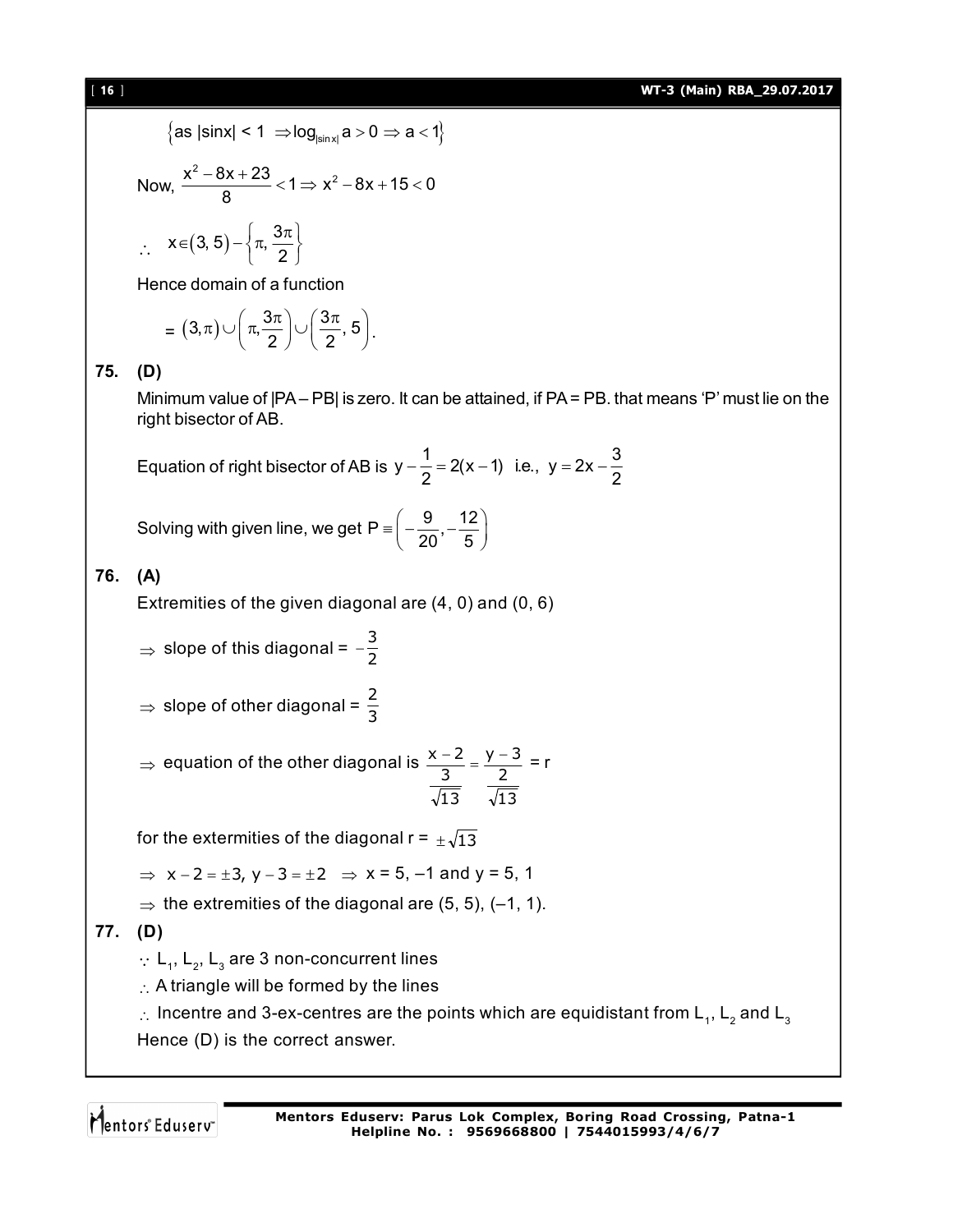#### **WT-3 (Main) RBA\_29.07.2017** [ **17** ]

**78. (A)**  $3x + 4y = 9$ ,  $y = mx + 1$  $3x + 4(mx + 1) = 9 \Rightarrow x = \frac{1}{(3 + 4m)}$ 5  $^{+}$ Since  $x \in I \Rightarrow 3 + 4m = -1, 1, 5, -5 \Rightarrow m = -1, -2$ **79. (D)** 'm' of PS =  $\frac{15}{2}$  – 2 13  $1 - 2$  $\overline{\phantom{0}}$  $\frac{-2}{2} = -\frac{2}{9}$ Equation to parallel line through (1, –1) is y + 1 =  $-\frac{2}{9}$  (x – 1)  $2x + 9y + 7 = 0$ . **80. (B)** 2  $y = \frac{x-1}{2}$  $x^2 - 3x + 3$  $=\frac{\mathsf{x}-\mathsf{x}}{2}$  $-3x + 3$  $\Rightarrow$  x<sup>2</sup>y - 3xy + 3y = x - 1  $\Rightarrow$  x<sup>2</sup>y – x (3y + 1) + 3y + 1 = 0  $\therefore$  D  $\geq$  0  $\Rightarrow$   $(3y+1)^2 - 4y(3y+1) \ge 0 \Rightarrow -3y^2 + 2y + 1 \ge 0$  $\Rightarrow$  3y<sup>2</sup> - 2y - 1 ≤ 0  $\Rightarrow$  y<sup>2</sup> -  $\frac{2y}{2}$  -  $\frac{1}{2}$  ≤ 0 3 3  $-\frac{27}{2}-\frac{1}{2}\leq 0$  $\Rightarrow$  $y - \frac{1}{2}$  $\Big)^2 - \frac{1}{2} - \frac{1}{2} \le 0$  $\left(y-\frac{1}{3}\right)^2 - \frac{1}{9} - \frac{1}{3} \le 0 \Rightarrow \left(y-\frac{1}{3}\right)^2 \le \frac{4}{9}$  $\left(y-\frac{1}{3}\right)^2 \le \frac{4}{9}$   $\Rightarrow \frac{2}{3} \le y-\frac{1}{3} \le \frac{2}{3}$  $3^{-7}$   $3^{-}$   $3^{-}$  $-\frac{2}{3} \leq y - \frac{1}{3} \leq \frac{1}{2}$  $\therefore$  $\frac{1}{2} \leq y \leq 1$ 3  $-\frac{1}{2} \leq y \leq 1$  $\mathcal{L}_{\bullet}$  $y \in \left[-\frac{1}{2}, 1\right]$ 3  $\in \left[-\frac{1}{3},1\right]$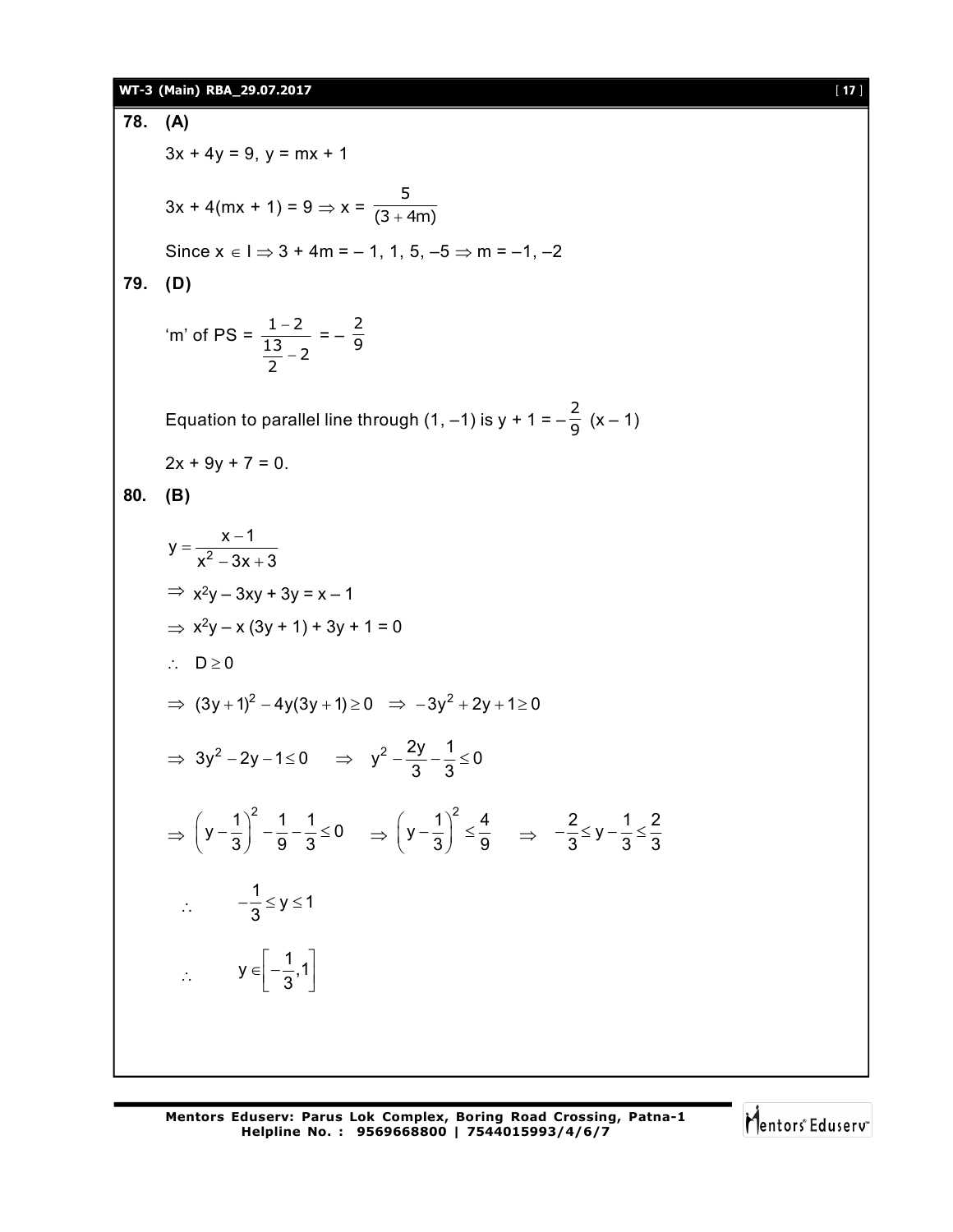#### [ **18** ] **WT-3 (Main) RBA\_29.07.2017**

$$
\overline{81. (B)}
$$

(B)  
\nHere 
$$
A = (2,0), B = (\sqrt{5},0)
$$
  
\n $C = (0,\sqrt{5}), D = (0,1)$   
\n $E = \left(\frac{2}{1+2m}, \frac{2m}{1+2m}\right)$  and  $F = \left(\frac{\sqrt{5}}{1+m}, \frac{\sqrt{5}m}{1+m}\right)$ .  
\nNow,  $2 \times ar(\square ABFE) = ar(\square ABCD)$   
\n $\Rightarrow 2\left\{ar(\triangle OBF) - ar(\triangle OAE)\right\} = ar(\triangle OBC) - ar(\triangle OAD)$   
\n $\Rightarrow 2\left\{\frac{1}{2} \times \sqrt{5} \times \frac{\sqrt{5}m}{1+m} - \frac{1}{2} \times 2 \times \frac{2m}{1+2m}\right\} = \frac{1}{2} \times \sqrt{5} \times \sqrt{5} - \frac{1}{2} \times 2 \times 1$ 

 $[2 \t1+m \t2 \t1+2m]$ 



2

 $\Omega$ 

1

 $P \xrightarrow{C} Q$ 

H

#### **82. (A)**

 $\Rightarrow$ 

In an equilateral triangle the orthocentre and the centroid are the same. OPQ is the equilateral triangle in which  $OC \perp PQ$ .

Clearly, the point H which divides OC internally in the ratio 2:1 is the orthocentre.

Clearly, OC = 
$$
\frac{1}{\sqrt{2}}
$$
. So, OH =  $\frac{2}{3} \times \frac{1}{\sqrt{2}}$ 

 $m = \frac{3}{2}$  (: m > 0)

 $=\frac{6}{2}$  (: m > 0

2

$$
\therefore H = \left(\frac{2}{3\sqrt{2}}\cos 45^\circ, \frac{2}{3\sqrt{2}}\sin 45^\circ\right)
$$

#### **83. (D)**

Orthocentre of triangle BCH is the vertex A(–1, 0).

**84. (C)**

It is obvious that a, b and c are the roots of the equation mt<sup>3</sup> +  $(l-p)$  t – kq = 0, where (p, q) is the point of concurrency.

Obviously sum of roots =  $a + b + c = 0$ 

$$
\Rightarrow a^3 + b^3 + c^3 = 3abc
$$

**85. (B)**

$$
f(f(x)) = x
$$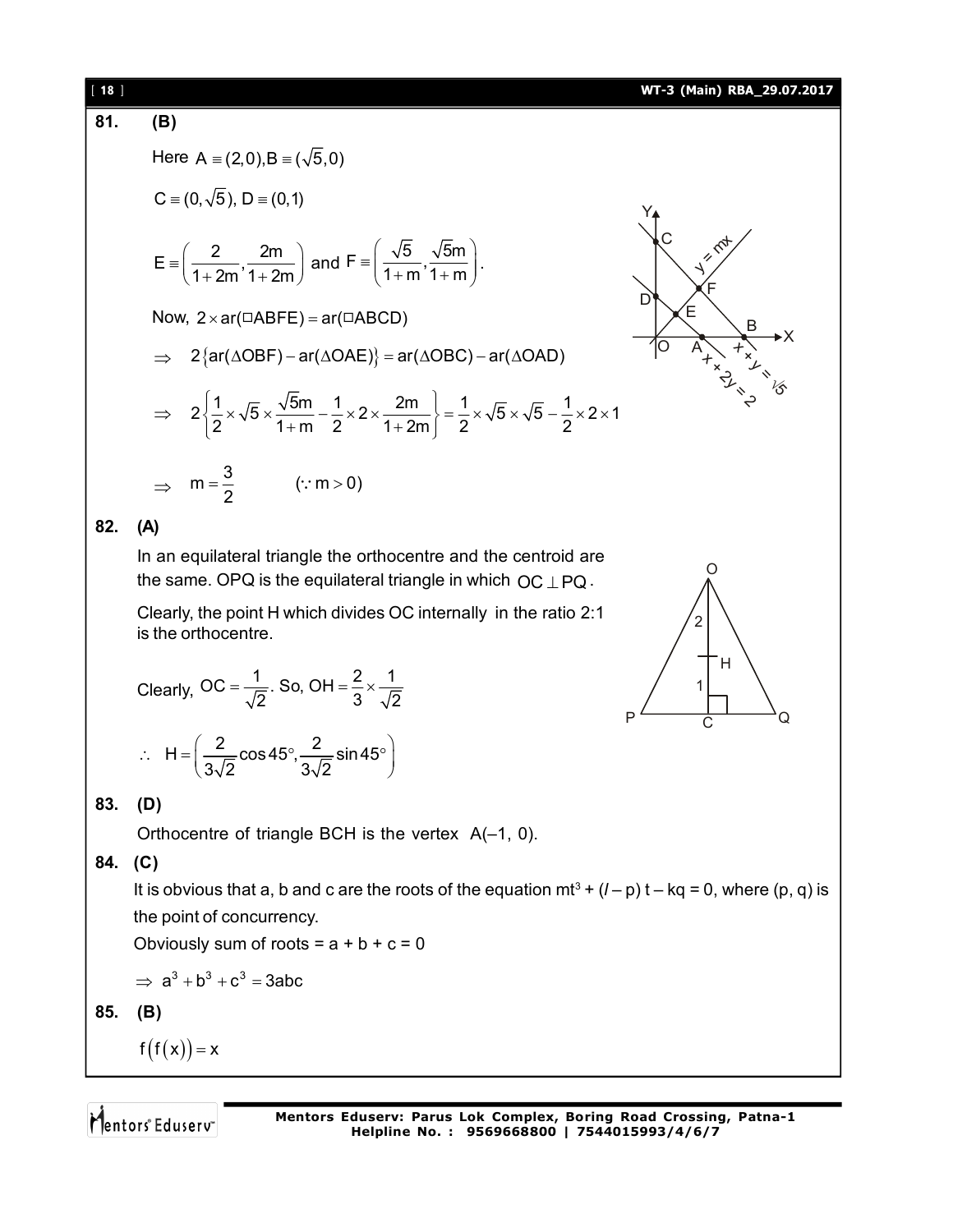$$
a\left(\frac{ax+b}{cx+d}\right)+b
$$
  
\n
$$
c\left(\frac{ax+b}{cx+d}\right)+d
$$
  
\n
$$
c(a+d)x^2+(d^2-a^2)x-b(a+d)=0
$$
  
\n⇒a+d=0 ⇒ a=-d  
\nNow, f(1)=1 ⇒ c = 2a+b.  
\n& f(5)=5 ⇒ 25c = 10a+b  
\n& hence a = 3c ⇒ b = -5c  
\n∴ f(x) =  $\frac{3x-5}{x-3}$   
\n86. (A)  
\nxy > 0 ⇒ P either lies in first quadrant or in third quadrant.  
\nx+y<1 ⇒ P lies below line x + y = 1  
\n87. (C)  
\nLet A, be the reflection of A in y = x  
\nA<sub>1</sub>(4, 3)  
\nNow PA + PB = A<sub>1</sub>P + PB  
\nwhich is minimum if A<sub>1</sub>, P, B are collinear.  
\nEquation of A<sub>1</sub>B is 3y = 10x – 31  
\nSolving it with y = x, we get P $\left(\frac{31}{7}, \frac{31}{7}\right)$   
\n88. (C)  
\nf(x)+f(x+1)+f(x+2)+...+f(x+2015)=0  
\nf(x+1)+f(x+2)+...+f(x+2015)+f(x+2016)=0  
\nsubtracting we get  
\n⇒ f(x+2016) = f(x) ∀ x ∈ R  
\nPeriod of f(x) is 2016



**Mentors Eduserv: Parus Lok Complex, Boring Road Crossing, Patna-1 Helpline No. : 9569668800 | 7544015993/4/6/7**